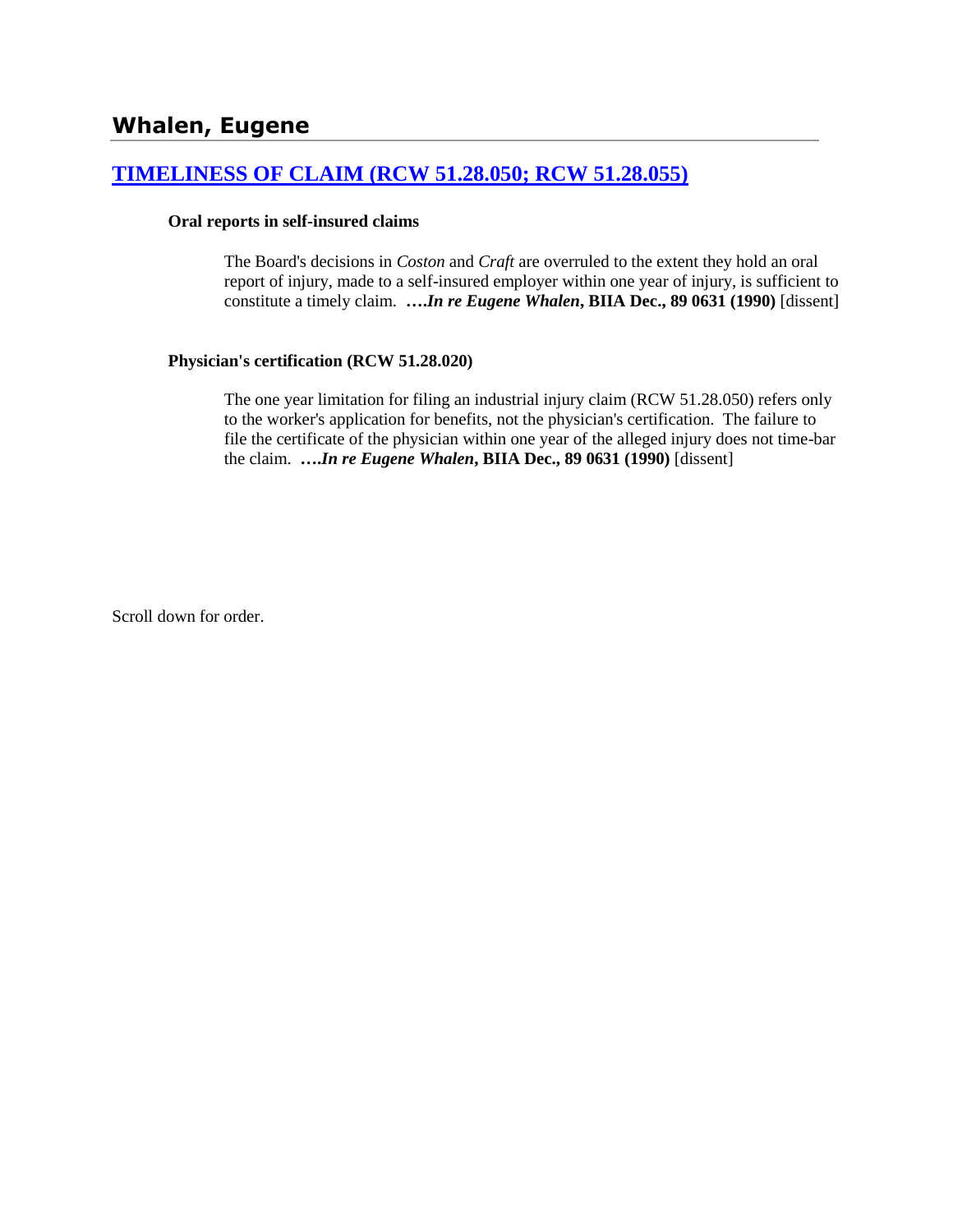### **BEFORE THE BOARD OF INDUSTRIAL INSURANCE APPEALS STATE OF WASHINGTON**

**)**

**) ) )**

**IN RE: EUGENE M. WHALEN ) DOCKET NO. 89 0631**

### **ORDER VACATING PROPOSED DECISION AND ORDER AND REMANDING APPEAL FOR FURTHER PROCEEDINGS**

## **CLAIM NO. T-245137**

APPEARANCES:

Claimant, Eugene M. Whalen, by Tobin & Lepley, per Patrick H. LePley

Self-Insured Employer, City of Seattle by Douglas H. Jewett, City Attorney, per Vicki M. Seitz, Assistant

This is an appeal filed by Eugene M. Whalen, claimant, on February 23, 1989 from an order of the Department of Labor and Industries dated February 15, 1989 which directed that the claim should remain rejected pursuant to a prior Department order dated June 10, 1988 on the grounds (1) that no licensed physician's report or medical proof has been filed as required by law, and (2) that no claim has been filed by said worker within one year after the day upon which the alleged injury occurred. **REMANDED FOR FURTHER PROCEEDINGS**.

# **DECISION**

Pursuant to RCW 51.52.104 and RCW 51.52.106, this matter is before the Board for review and decision on a timely Petition for Review filed by the self-insured employer to a Proposed Decision and Order issued on October 25, 1989, in which the order of the Department dated February 15, 1989 was reversed and the matter remanded to the Department to order the self-insured employer to process this claim as one which was timely filed.

> The issue raised by this appeal, as agreed by the parties, is: "whether or not an injured worker must not only report an industrial accident to an employer within one year but must also see a licensed physician and file medical proof of the injury within the same one year period."

Exhibit No. 2.

The parties have asked us to resolve this appeal based on a "bare bones" factual stipulation which does not supply enough information. In an attempt to remedy this situation, our review judge held a conference with the parties on January 26, 1990, to no avail. Since the parties have not agreed

1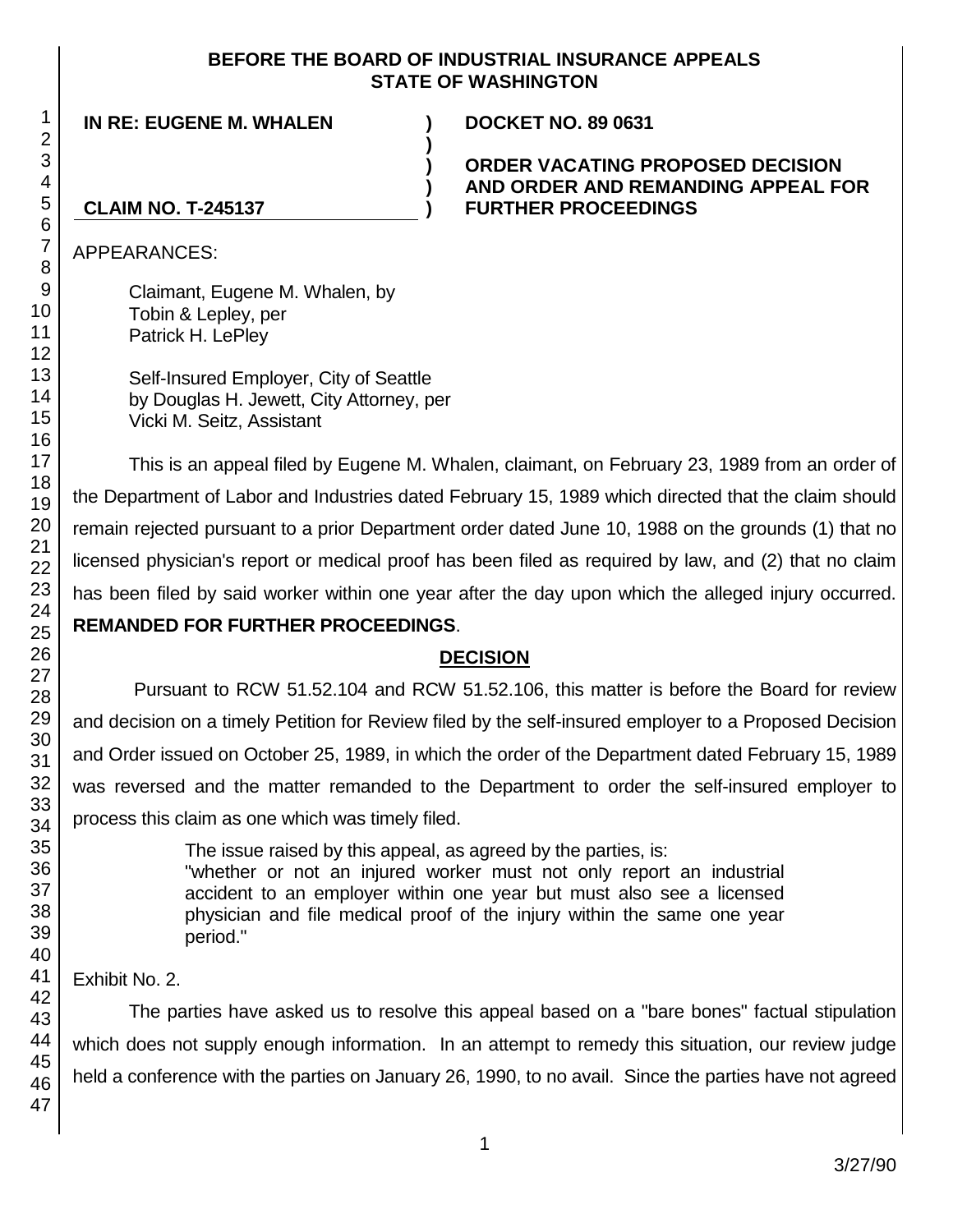to permit us to review the Department/self-insured employer's file, we are unable to resolve their dispute at this level based on the current record. Instead, we are compelled to vacate the Proposed Decision and Order and remand for further limited expedited proceedings.

The industrial appeals judge relied on In re Russell Francis Craft, BIIA Dec. 54 919 (1980) and In re Del R. Coston, Dckt. No. 58 765 (1983) to determine that the claimant had filed a timely application for benefits. Craft involved an oral report of accident and a conversation with the company nurse, which was recorded in her ledger, both within one year of the alleged injury. Coston appears to have involved an oral report on the date of injury and a written application for benefits received by the Department three days after the one year period had elapsed. To the extent that Coston and Craft may be read to hold that simply an oral report of injury made to a self-insured employer within one year of the date of injury constitutes a timely claim pursuant to RCW 51.28.050, those decisions are not legally supportable. See Wilbur v. Dep't of Labor & Indus., 38 Wn.App. 553 (1984).

We do not construe RCW 51.28.020 and 51.28.050, which both require the "filing" of an "application", to mean that such filing can be effectuated by a simple oral communication. The words "filing" and "application" obviously assume a written document of some sort. Otherwise, claims could be filed with the Department or with the self- insured employer by a simple oral statement, as could appeals to this Board. The result would be great uncertainty and chaos in the administration of claims and the adjudication of appeals.

Furthermore, Craft and Coston unnecessarily complicate the issues here. In citing those cases, the Proposed Decision and Order went off on a tangent instead of dealing with the actual issues in dispute. For, in this case, there was obviously more than an oral report; how much more, we cannot glean from this inadequate record. The parties' factual stipulation does not explicitly state that claimant's April 1, 1986 report of injury was in written form. However, there is certainly a reasonable inference to that effect, since they stipulated that the report was not "received" by the employer until April 2, 1986. This much, at least, we can determine from the parties' stipulation. Unfortunately, however, the parties have not agreed to provide us with a copy of the April 1, 1986 document or any other documents received by the self-insured employer and the Department in this case.

The employer apparently concedes that Mr. Whalen reported an injury to his right shoulder to his employer within a day of the occurrence of that injury, in writing. And obviously, pursuant to RCW 51.28.020, a self-insured claim is meant to be initially filed with the employer rather than the Department. Thus, the sole issue really in dispute appears to be whether Mr. Whalen was also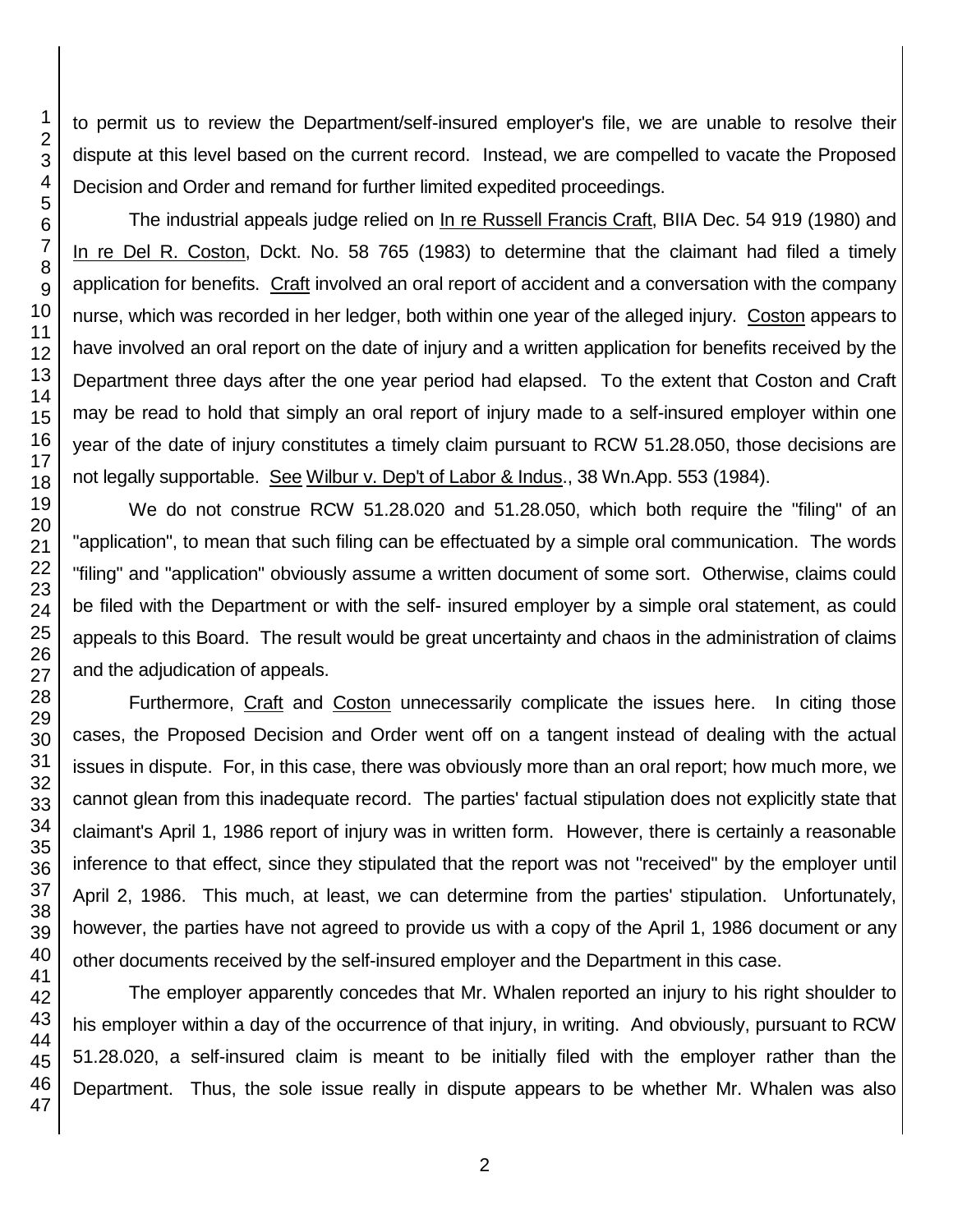required to file a physician's certificate within one year of the date of injury, in order to perfect his claim pursuant to RCW 51.28.050. This issue was not addressed in the Proposed Decision and Order.

RCW 51.28.020 provides:

Where a worker is entitled to compensation under this title he or she shall file with the department or his or her self- insuring employer, as the case may be, his or her application for such, together with the certificate of the physician who attended him or her, . . . .

The employer argues, and the self-insurance section of the Department apparently agrees, that an application for benefits is not complete unless it is accompanied by a doctor's certificate. While failure to provide medical certification may necessitate rejection of a claim on its merits, medical certification is not an integral part of the application for benefits, the absence of which renders the claim time-barred pursuant to RCW 51.28.050.

The employer correctly argues that, under the language of RCW 51.28.010 and 51.28.025, a claim is not compensable unless the worker "has received treatment from a physician, has been hospitalized, disabled from work, or has died as the apparent result of such accident and injury." RCW 51.28.010. However, RCW 51.28.020 clearly distinguishes between the claimant's "application" for benefits and the "certificate" of the attending physician. RCW 51.28.050 in turn simply provides that "no application shall be valid or claim thereunder enforceable unless filed within one year after the day upon which the injury occurred . . . ." (Emphasis added) Thus the one-year period in RCW 51.28.050 refers only to the claimant's application for benefits, not to the physician's certificate. Failure to file the "certificate of the physician" pursuant to RCW 51.28.020 within one year of the alleged injury does not time-bar the claim pursuant to RCW 51.28.050. It is only the claimant's application which must be filed within the one-year period.

Given our position on the legal issues raised, the parties may now be able to resolve this appeal by way of an Order on Agreement of Parties. If they are unable to do so, we direct that the record be supplemented with any written documents filed by the claimant or his doctor(s) with either the self-insured employer or the Department, concerning this claim for injury of April 1, 1986. We must also be able to determine, either by the date stamped received, by a stipulation of the parties, or, as a last resort, by testimony, when all documents were received. However, pursuant to the authority of RCW 51.52.095 concerning the narrowing of disputed issues, the parties are advised that we will not tolerate unnecessary testimony on issues which are not actually in dispute.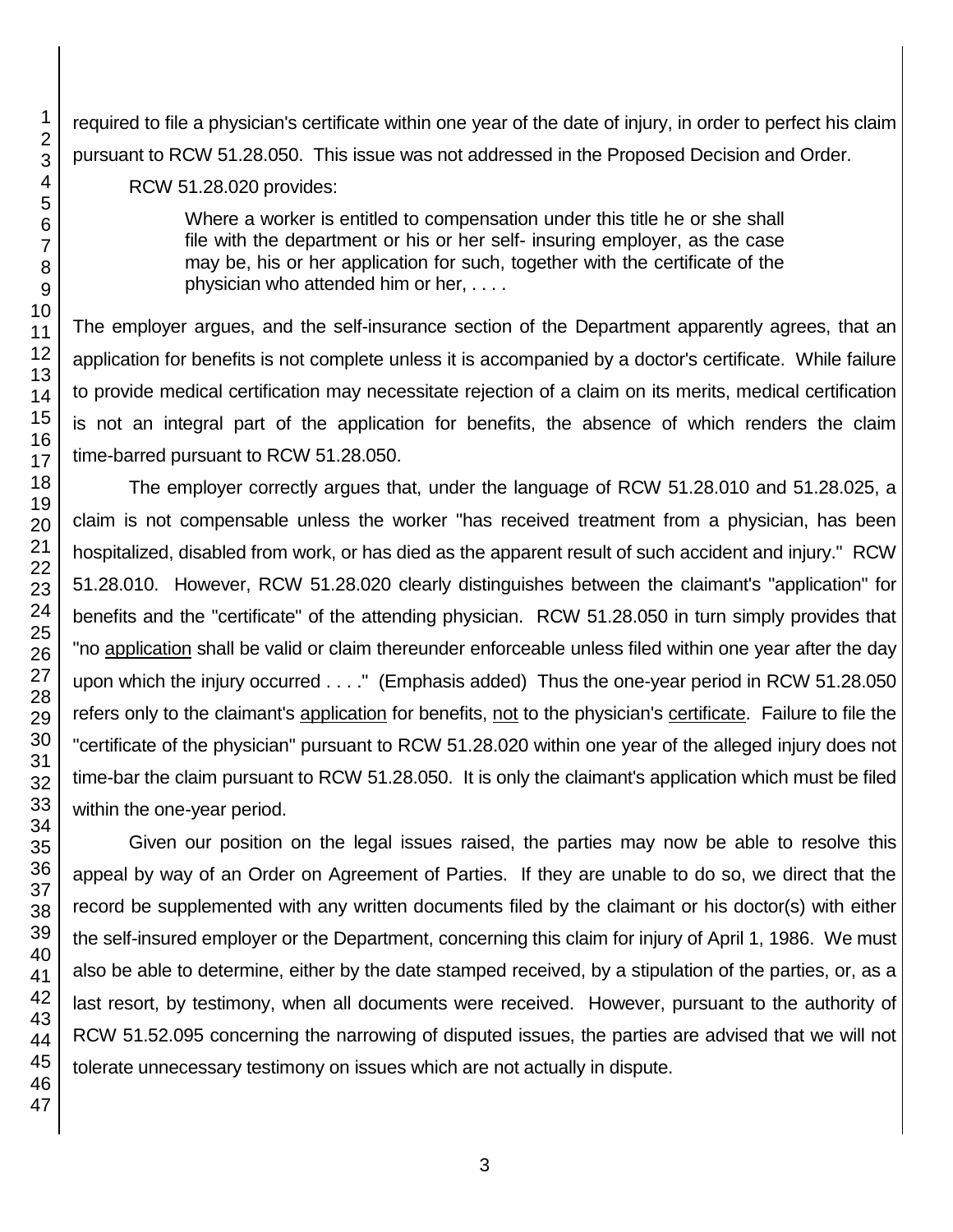Under RCW 51.52.102, the additional evidence which we have requested "shall be received subject to any objection as to its admissibility, and, if admitted in evidence all parties shall be given full opportunity for cross-examination and to present rebuttal evidence." However, our industrial appeals judge will, of course, limit rebuttal and cross- examination to relevant issues. For example, the employer's proposal as contained in the transcript of the January 26, 1990 conference to present "some evidence of other industrial insurance claims filed and adjudicated on behalf of Mr. Whalen for the purpose of showing his knowledge of whether or not he needed to file an actual claim and physician's report to constitute application for workers' compensation benefits, and what information he may have been provided either when filing a claim as a state fund employee or with self-insured Seattle" is not relevant and shall not be permitted on remand. 1/26/90 Tr. at 3.

Pursuant to WAC 263-12-145(3) and RCW 51.52.102, the Proposed Decision and Order entered on October 25, 1989 is vacated and set aside. The appeal is remanded to the hearing process for the expedited scheduling of further proceedings consistent with this order. The evidence shall be limited to the issues properly before the Board, i.e., whether the Department correctly rejected the claim (1) because no licensed physician's report or medical proof had been filed as required by law, or (2) because no claim had been filed by the worker within one year after the day upon which the alleged injury occurred.

The parties are advised that this order is not a final Decision and Order of the Board within the meaning of RCW 51.52.110. Unless the appeal is dismissed or resolved by agreement of the parties, a further Proposed Decision and Order shall be issued after the parties to these proceedings have had an adequate opportunity to present such evidence as is appropriate to resolve the above-recited issues. Such Proposed Decision and Order, if any, shall be based upon the entire record, and the parties shall have the right, pursuant to RCW 51.52.104 to Petition for Review of such further Proposed Decision and Order.

It is so ORDERED.

Dated this 27<sup>th</sup> of March, 1990.

| /s/                   |             |
|-----------------------|-------------|
| <b>SARA T. HARMON</b> | Chairperson |
| /s/                   |             |
| PHILLIP T. BORK       | Member      |

BOARD OF INDUSTRIAL INSURANCE APPEALS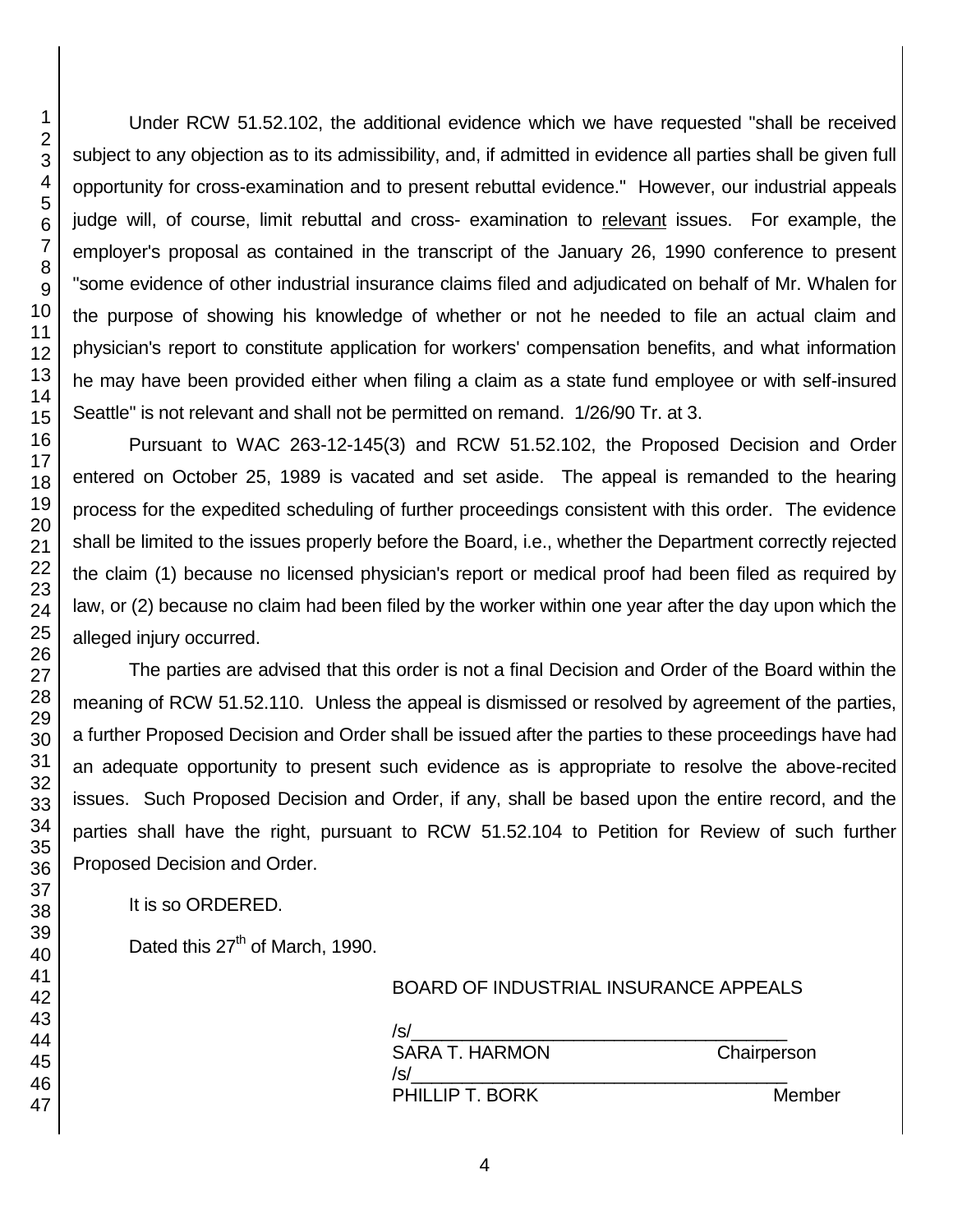#### **DISSENT**

The current Board majority apparently is unaware that the Act is to be liberally construed on behalf of the injured worker. The Board has issued significant decisions on two occasions dealing with similar situations as presented by Mr. Whalen. In re Russell Francis Craft, BIIA Dec., 54,919 (1980), and In re Del R. Costen, BIIA Dec., 58,765 (1983) these dealt with claimants who reported injuries to self-insured employers but did not file an application for benefits with the Department of Labor and Industries within one year of the date of the industrial injury. In both of these cases, the Board determined that a self-insured employer who is given notice of an industrial injury, either orally or in writing, has a duty to advise the worker that if he intends to seek industrial insurance compensation, a certification from a physician would be necessary. The Board went on to state "To not so require such a duty upon a self-insured employer would effectively leave all claims management to the whim and caprice of the individual supervisors or company risk managers, circumstances not to date intended by the Legislature." Costen, p. 6; Craft, p. 7-8. The Board majority rather than merely remanding this matter back for the taking of additional testimony has taken the opportunity to present dicta that Craft and Costen were not accurate statements of the law. Craft and Costen were issued after an extensive discussion of prior cases and the legislative history of the workers' compensation act. That Board focused on the changes effectuated in 1971 with the development of self-insured employers. That Board quite rightly noted the importance of ensuring that the development of a system of self-insurers did not diminish the protection of workers. Since those decisions, the Legislature has continued to give the self-insured employer more and more responsibility and control over their workers in regard to workers' compensation. Faced with this increasing control by self-insured employers over a worker's rights to benefits, the Board majority now seeks to reduce the legal protection to be afforded to injured workers. In this specific case, everyone acknowledges that at a minimum Mr. Whalen notified his employer orally that he sustained an injury. If self-insured employers truly cared about "their" workers, as much as they testified to the Legislature when they want bills which would expand their control over the administration of workers' compensation programs, they should not be litigating cases like this.

It should be noted that the employer in Craft did not have the Board's decision in Craft reviewed by a court of competent jurisdiction. The employer in Costen did appeal to Superior Court and the Superior Court affirmed the Board's decision. The employer made no appeal from the Superior Court decision. The self-insured employers have acquiesced to the Board and Court's decisions in Craft and Coston. The current Board has now decided on its own to reverse those decisions. They have made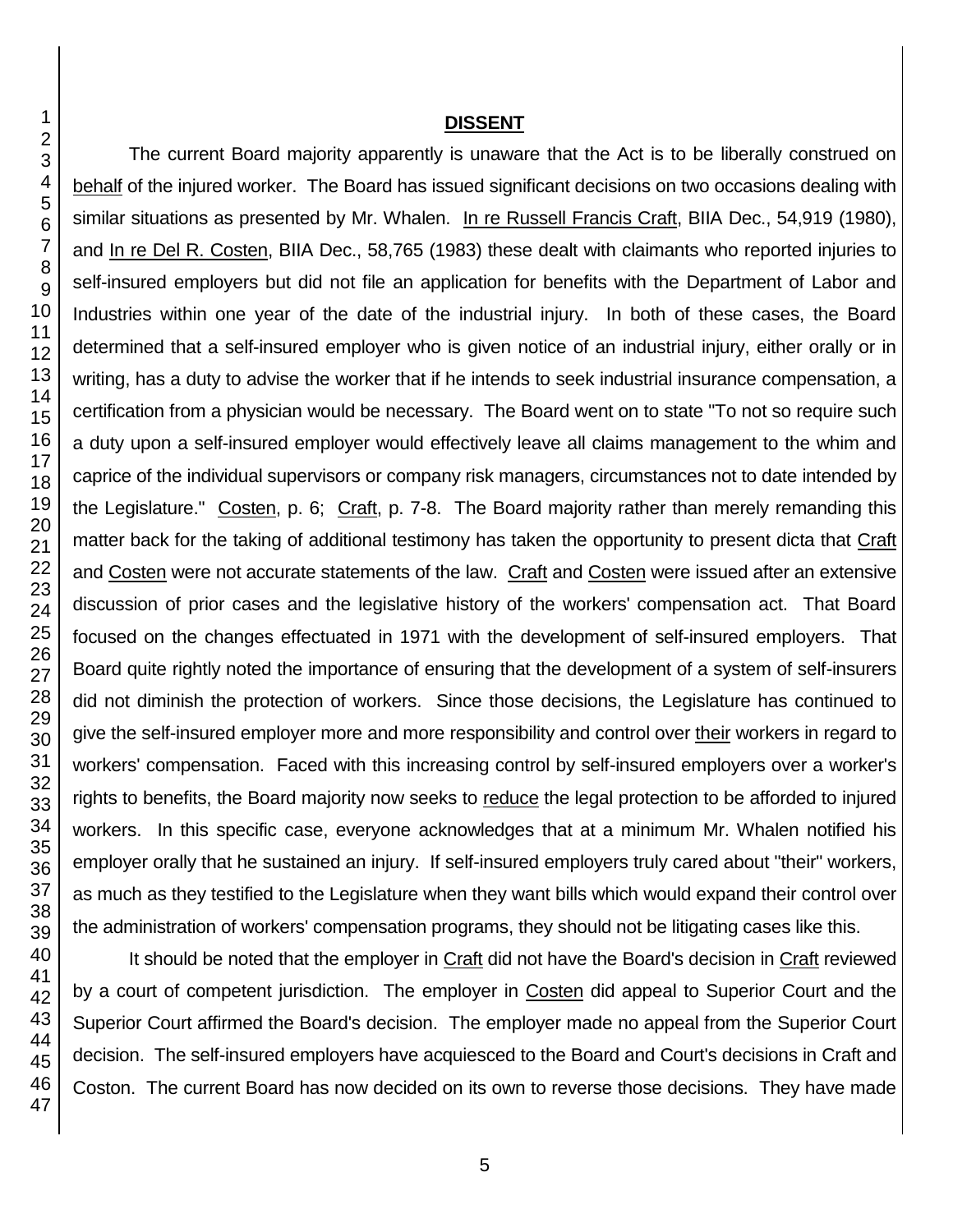this decision despite the fact that it is clearly unnecessary for them to do so in this case which merely involves remanding the case back for further hearings. The Board majority has managed to do what the employer community has not been able to do, and that is change the interpretation of the law to further penalize the worker.

There is good and sufficient reason to impose a higher obligation upon a self-insured employer than the Department. We are all aware that the Department acts as a trustee for all injured workers in the administration of claims. The self-insured employer, on the other hand, know full well that any benefits paid to an injured worker reduce the overall profitability of the firm. One would have to be extremely naive not to be aware of the likelihood that an administrator for a self-insured employer will act for the benefit of the employer and not for the benefit of the injured worker. This distinction was clearly noted by Judge Buckley who stated in affirming the Board's decision in Coston:

> Although RCW 51.28.050 must be enforced, knee jerk enforcement requiring at all times a written application could well mean abiding by the letter of the law, but causing serious breach of the intent of the law, and in fact in instances thwarting the very purpose of the law. An employee is not necessarily sophisticated and versed in filing claims nor in many instances would even know that he was supposed to do so and if so how. The employer has a pecuniary interest in not reporting. Requiring in all instances a written application properly filed with the Department of Labor & Industries places the employer, in some instances, in the position to successfully avoid payment of a proper claim, encourages the employer to mislead an employee to the employee's detriment and, in effect, puts the fox in the hen house with the sole key. One half of the scenario was given in this case by the employer failing to follow the statute, the other half of the scenario appeared in Leschner v. Dept. of Labor & Indus., supra. There the employer provided a staff of doctors for the employee. These doctors did not

> > "--inform the injured workman of his--rights under this title and--lend all necessary assistance in making his application for compensation.--"

The employee was unaware of the reporting requirement if she even know of the existence of industrial insurance. No application was filed. Far greater risk exists to the industrial insurance system by the suggested knee-jerk approach than that of use of commonsense in connection therewith.

It may well be true that the obligation placed upon employers in Craft and Costen may reduce the amount of certainty in the administration of claims. But, if giving injured workers a fair opportunity

1